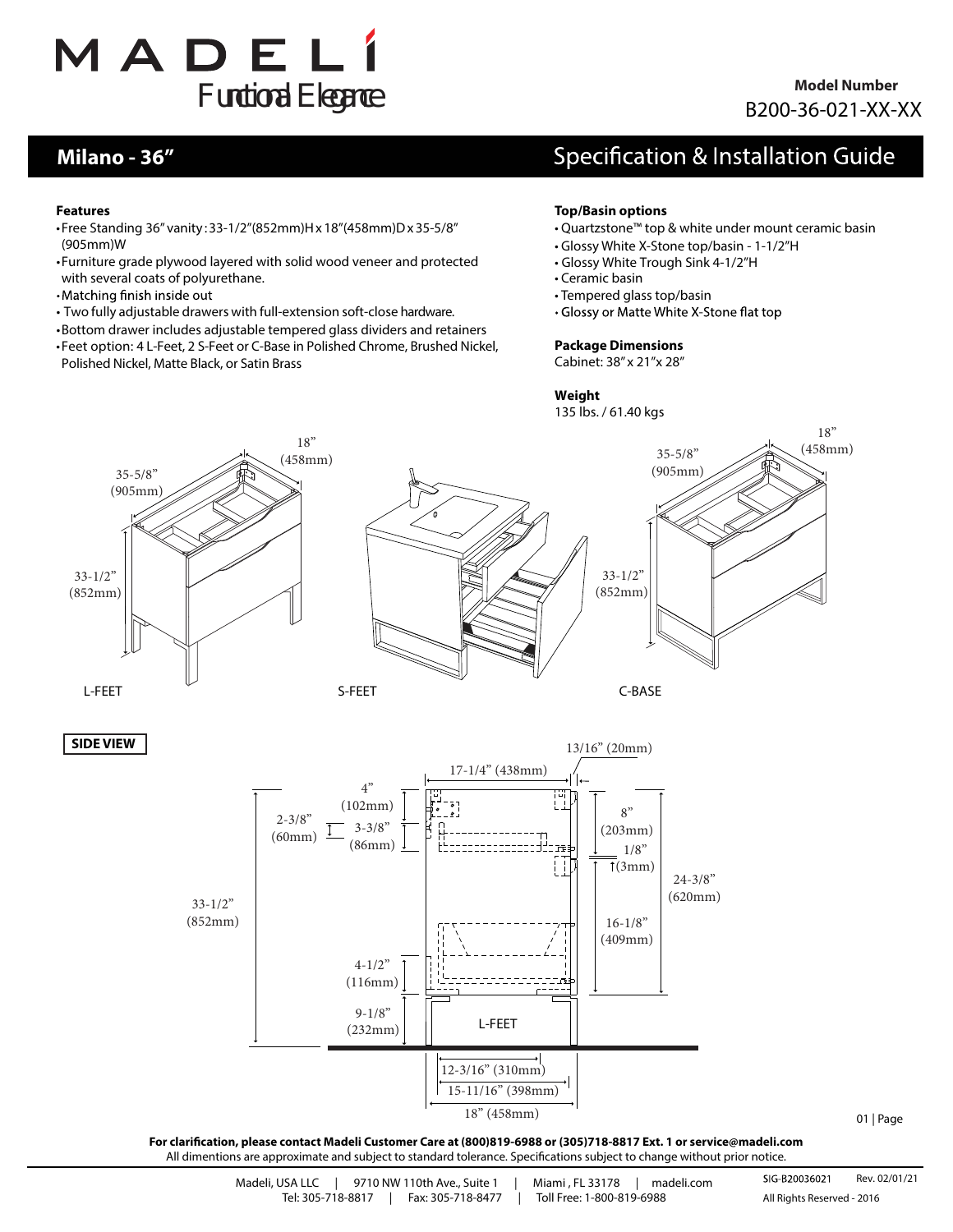

### **Milano - 36"**

**TOP VIEW**

## **Specification & Installation Guide**



**BACK VIEW**



**For clarication, please contact Madeli Customer Care at (800)819-6988 or (305)718-8817 Ext. 1 or service@madeli.com** All dimentions are approximate and subject to standard tolerance. Specifications subject to change without prior notice.

02 | Page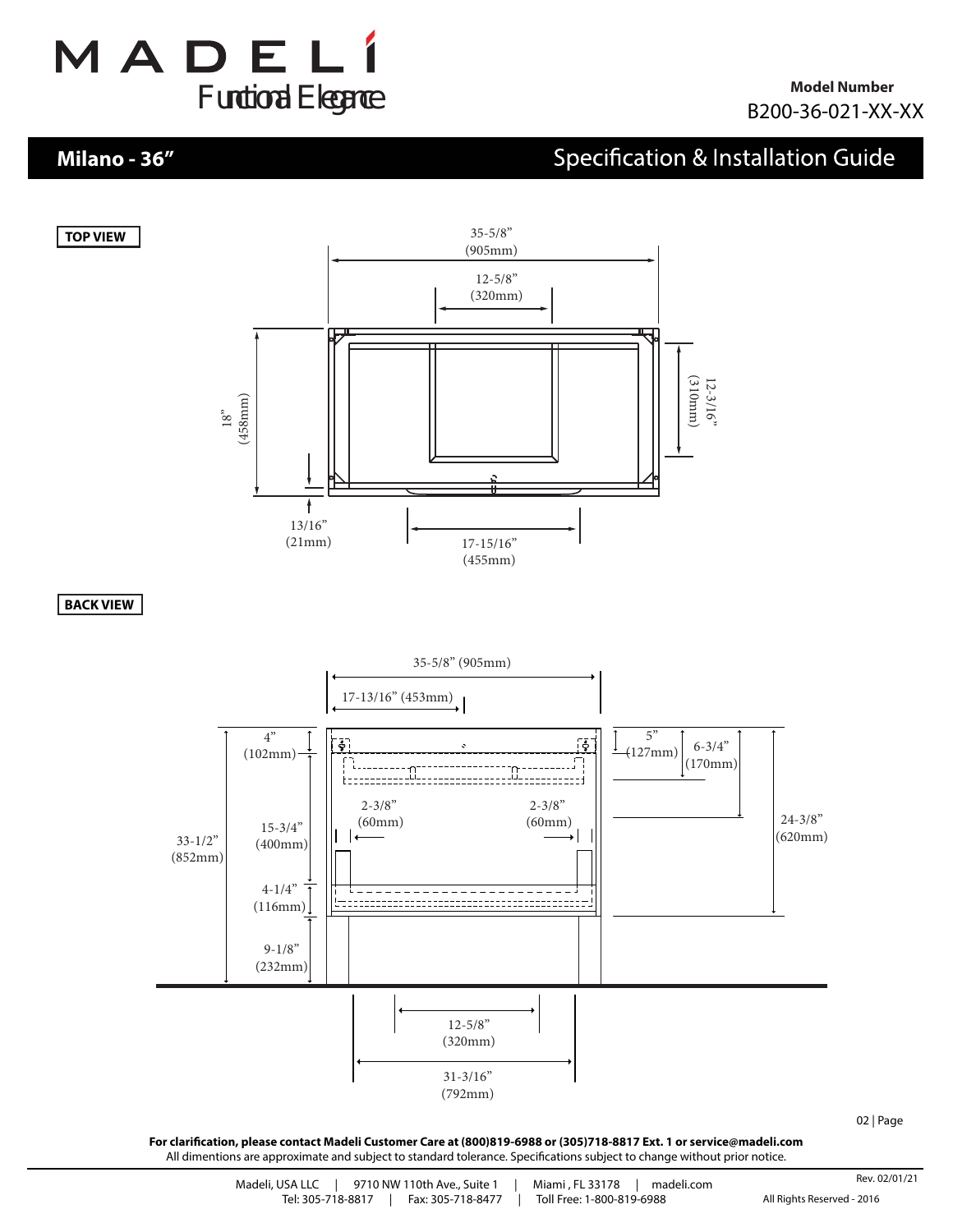

### **Milano - 36"**

## **Specification & Installation Guide**





**ROUGH-IN DIMENSIONS** 



03 | Page

For clarification, please contact Madeli Customer Care at (800)819-6988 or (305)718-8817 Ext. 1 or service@madeli.com All dimentions are approximate and subject to standard tolerance. Specifications subject to change without prior notice.